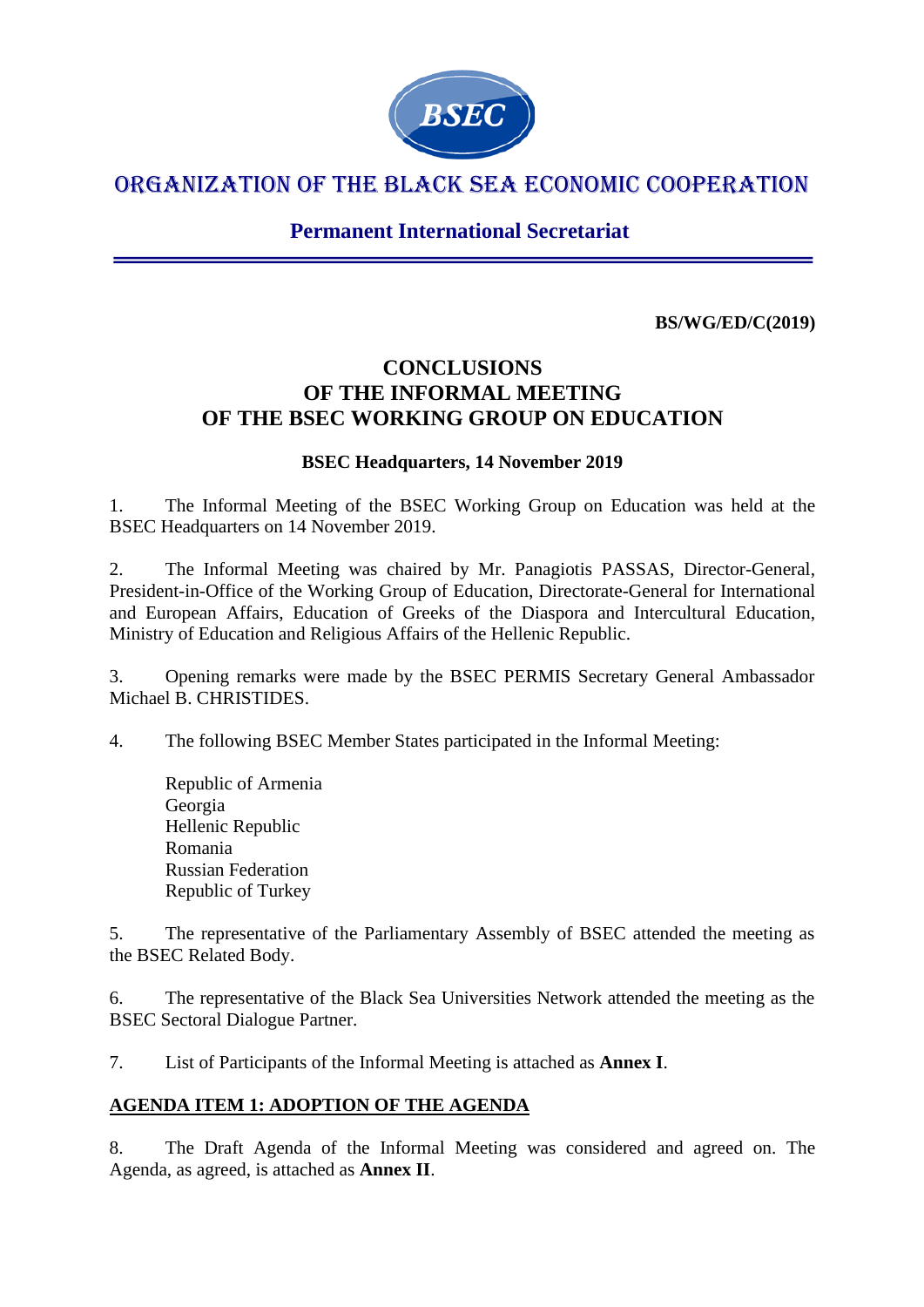#### **AGENDA ITEM 2: IMPLEMENTATION OF THE RESOLUTIONS, DECISIONS AND RECOMMENDATIONS OF THE BSEC COUNCIL OF MINISTERS, AND THE FOLLOW-UP OF THE DECLARATIONS AND JOINT STATEMENTS ADOPTED BY THE MINISTERS IN CHARGE OF EDUCATION**

9. The participants took note of the information provided by the BSEC PERMIS on the implementation of the Resolutions, Decisions and Recommendations of the BSEC Council and the follow-up of Declarations and Statements adopted by the Ministers in charge of Education, since the last Meeting of the Working Group (BSEC Headquarters, 13 November 2018).

10. The Member States were requested to update the list containing the coordinates of their respective focal points in charge of Education (attached as **Annex III**) in order to facilitate a direct communication between the BSEC PERMIS and the relevant Ministries.

#### **AGENDA ITEM 3: CONSIDERATION OF THE EVALUATION REPORT OF THE COUNTRY-COORDINATOR ON THE ACTIVITIES OF THE WORKING GROUP ON EDUCATION (1 JANUARY 2018 – 31 DECEMBER 2019)**

11. The delegation of the Russian Federation, the current Country-Coordinator of the BSEC Working Group on Education, briefly presented the Evaluation Report on the activity of the Working Group for the period of its Coordinatorship (1 January 2018 – 31 December 2019), including the key priorities of the Working Group, as well as the challenges and opportunities for further development of projects and initiatives within the Working Group.

12. The Russian Federation highlighted the importance to enhance involvement of experts in the field of education to the meetings of the Working Group or relevant back-to-back events and noted the need to utilize the experience of other regional organizations and expressed readiness to conduct an analysis and prepare a concept paper on best practices of regional cooperation.

13. The delegation of the Republic of Armenia suggested that the combination of physical presence and video conferencing should be considered as a way of participating in the meetings of the Working Group in order to ensure a quorum and greater participation of experts from the BSEC Member States.

14. The participants took note of the presented Evaluation Report and expressed their appreciation for the work done by the Country-Coordinator. The Evaluation Report is attached as **Annex IV**.

15. At the same time, the Hellenic Republic expressed its intention to assume the mandate of the Country-Coordinator of the BSEC Working Group on Education for the next two-year term, beginning on 1 January 2020.

# **AGENDA ITEM 4: DISCUSSION OF CONCRETE PROPOSALS ON THE IMPLEMENTATION OF THE JOINT PROGRAMMES**

**a) Creation of a Leaflet/Brochure on Higher Education in Black Sea Region;**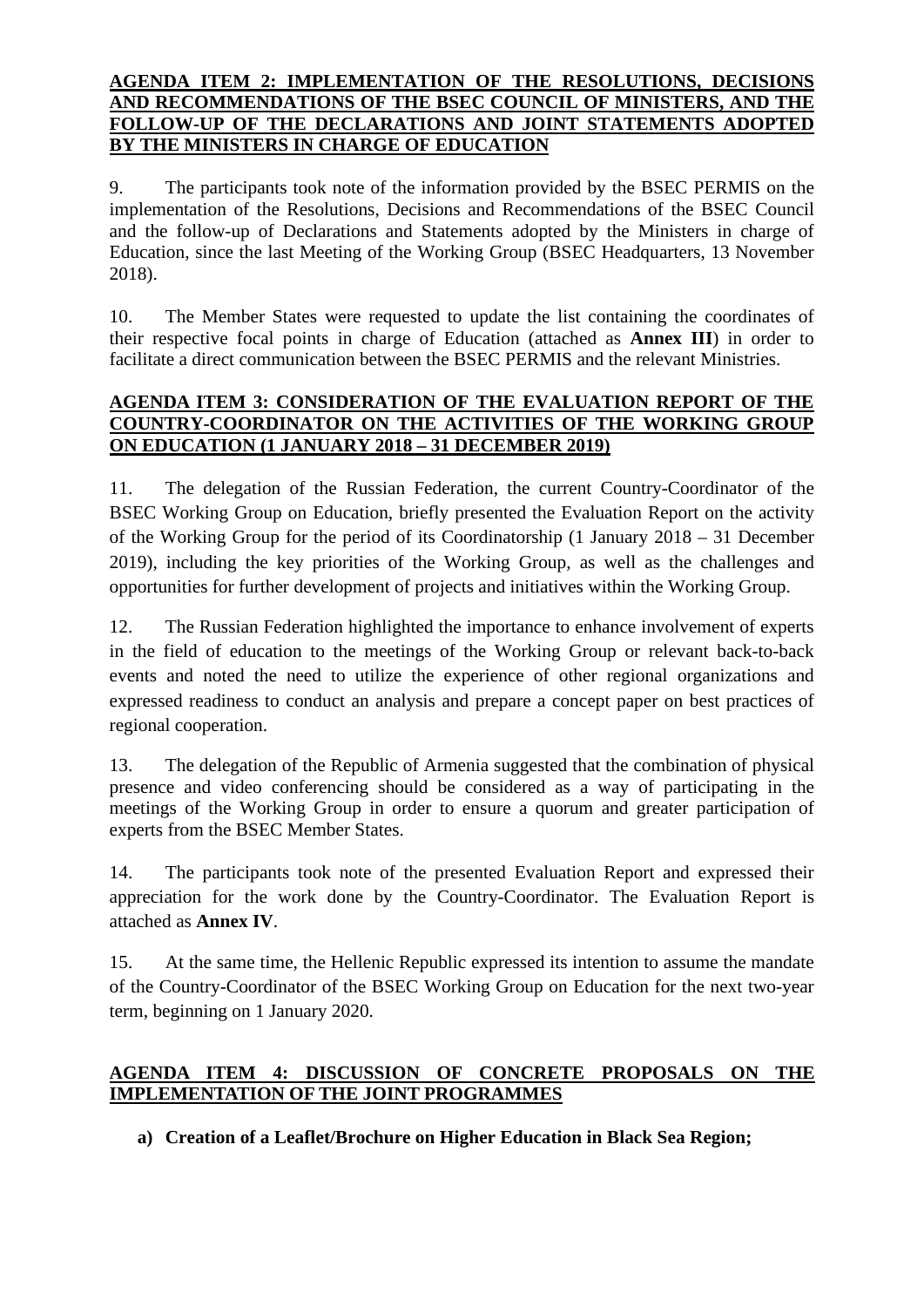16. The participants took note of the information provided by the Hellenic Republic on the progress of the finalization of the leaflet/brochure on Higher Education in the Black Sea Region.

17. The delegations of the Republic of Armenia, Georgia, Romania, the Russian Federation and the Republic of Turkey supported further development of the brochure on Higher Education in the Black Sea Region and highlighted the significance of utilization of digital technologies for more efficient presentation of the results to the targeted audience.

18. The participants called upon the Member States which have not yet responded to the above request to submit their relevant written contributions at their earlier convenience, preferably **by 31 January 2020,** in order to enable the Working Group to study the submitted information and come up with the relevant conclusions on the matter. (The Concept Note is attached as **Annex V**).

#### **b) Information Network in Recognition and Equivalency of Qualification in Higher Education among BSEC Member States;**

19. The delegation of the Republic of Turkey presented the Concept Paper on the Information Network in Recognition and Equivalency of Qualification in Higher Education among BSEC Member States prepared by the Turkish Council of Higher Education (attached as **Annex VI)**.

20. The participant exchanged views on the presented Concept Paper and agreed to continue the discussion at the next meeting of the Working Group.

21. The Member States were invited to send their written comments and questions on the information network proposal to the Council of Higher Education of the Republic of Turkey with a view to clarify and improve the content presented in the Concept Paper.

#### **c) Questionnaire on Cooperation Development in Education among the BSEC Member States;**

22. The participants took note of the information provided by the BSEC PERMIS regarding the Member States that have so far responded to the Questionnaire on Cooperation Development in Education among the BSEC Member States. (**Annex VII**)

23. The participants invited the remaining Member States to respond to the request to send their written contributions on this matter as soon as possible, preferably before the next meeting of the Working Group.

#### **d) Black Sea Academic and Research Consortium;**

24. The delegation of the Russian Federation presented updates on the development of the Black Sea Academic and Research Consortium (BSAARC Initiative), developed by Southern Federal University, underlining that this initiative is open for any interested party.

25. The participants took note of the presentation of the Russian Federation and recommended to continue discussion on the issue at the next meeting of the Working Group.

# **e) Other project proposals**

26. The delegation of the Republic of Armenia delivered a presentation on *"EDU2WORK"*. The presentation is attached as **Annex VIII**.